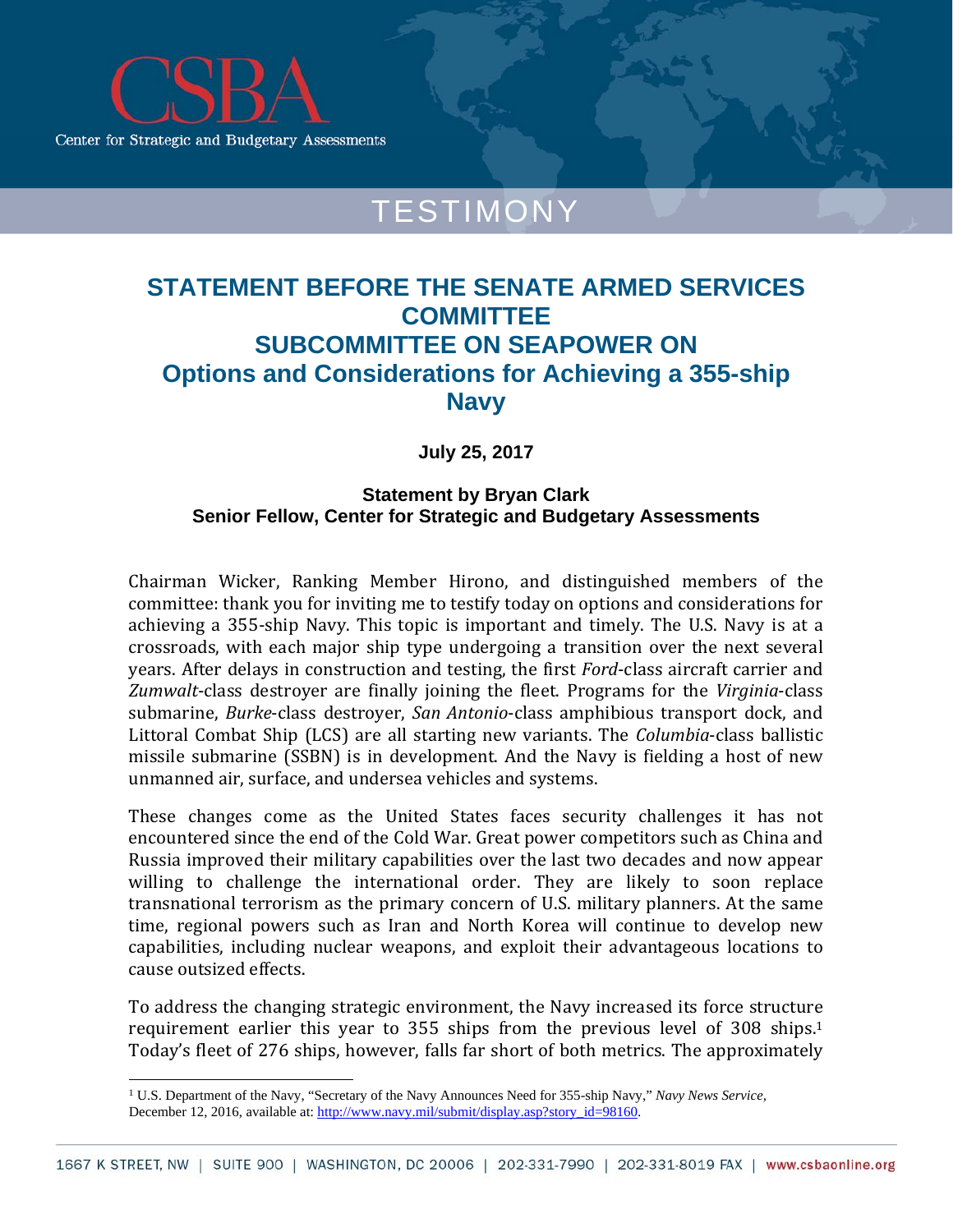80 additional vessels the Navy needs to build are the highly capable warships, described above, that will enter the fleet over the next decade. These ships will be more expensive than their predecessors, and despite the desire of the Administration and some in Congress to increase defense spending, Pentagon budgets remain capped by 2011 Budget Control Act and 2015 Bipartisan Budget Act. The DoD will either need relief from budget caps and more funding to expand the fleet or accept that it will not be able to keep up with its great power competitors.

A larger fleet is needed for the United States to exert influence and project power in regions where U.S. and allied security interests are again being challenged, such as the North Atlantic, Eastern Mediterranean, South China Sea, and Indian Ocean. These areas were relatively peaceful since the end of the Cold War and the U.S. Navy only maintained a token presence in them. That has changed with the resurgence of Russia and expansion of China's overseas interests.

The 355-ship is also needed to address the Navy's readiness crisis, in which half the Navy's strike-fighters are unable to fly and the fleet's surge capacity is only a third of what it was before the BCA.<sup>2</sup> Ships and aircraft are breaking down because they don't have enough time, or predictable times, for maintenance in port. Since 2000, the fleet shrank by 20 percent, but the number of ships deployed overseas remained about the same at about 100. The Navy has kept up with demand by basing more ships overseas and deploying ships longer and more frequently from the continental United States (CONUS). For example, in 2000, less than 10 percent of deployments were more than 6 months; today they all are. $3$ 

And finally, the Navy and Marine Corps need a larger fleet to implement their new concepts for distributed operations, electromagnetic warfare, expeditionary advance basing, and littoral operations in a contested environment. These new ways of fighting will be essential to deterring competitors like Russia and China, who rely on their ability to contest the air and waters in their near abroad to coerce their neighbors and slow or stop U.S. intervention.

A larger Navy, however, is not enough. The 355-ship fleet will need to be equipped with new weapons, sensors, and unmanned systems to implement new Navy and Marine Corps operational concepts. Without the reach and lethality of new payloads, a larger fleet would not be able to survive and fight in contested areas long enough to defeat or delay enemy aggression against U.S. allies. Most importantly, autonomous and unmanned vehicles offer the ability to disaggregate sensors, weapons, and operators to improve the ability of U.S. naval forces to find and attack the enemy first and avoid enemy counterattacks. They will be an increasingly important component of the future fleet.

 2 Sydney Freedberg, "Fix Readiness First, Shipbuilding Second: Navy to Trump," *Breaking Defense*, January 11, 2017, available at http://breakingdefense.com/2017/01/fix-readiness-first-shipbuilding-second-navy-to-trump/.<br><sup>3</sup> Data from CSBA's analysis of fleet deployment was obtained through a Freedom of Information Act request from the

Navy Times and, additionally, from Daniel Whiteneck, Michael Price, Neil Jenkins, and Peter Schwartz, The Navy at a Tipping Point: Maritime Dominance at Stake? (Alexandria, VA: Center for Naval Analysis, 2010). See also, Congressional Budget Office (CBO), Preserving the Navy's Forward Presence with a Smaller Fleet (Washington, DC: CBO, March 2015), p. 9.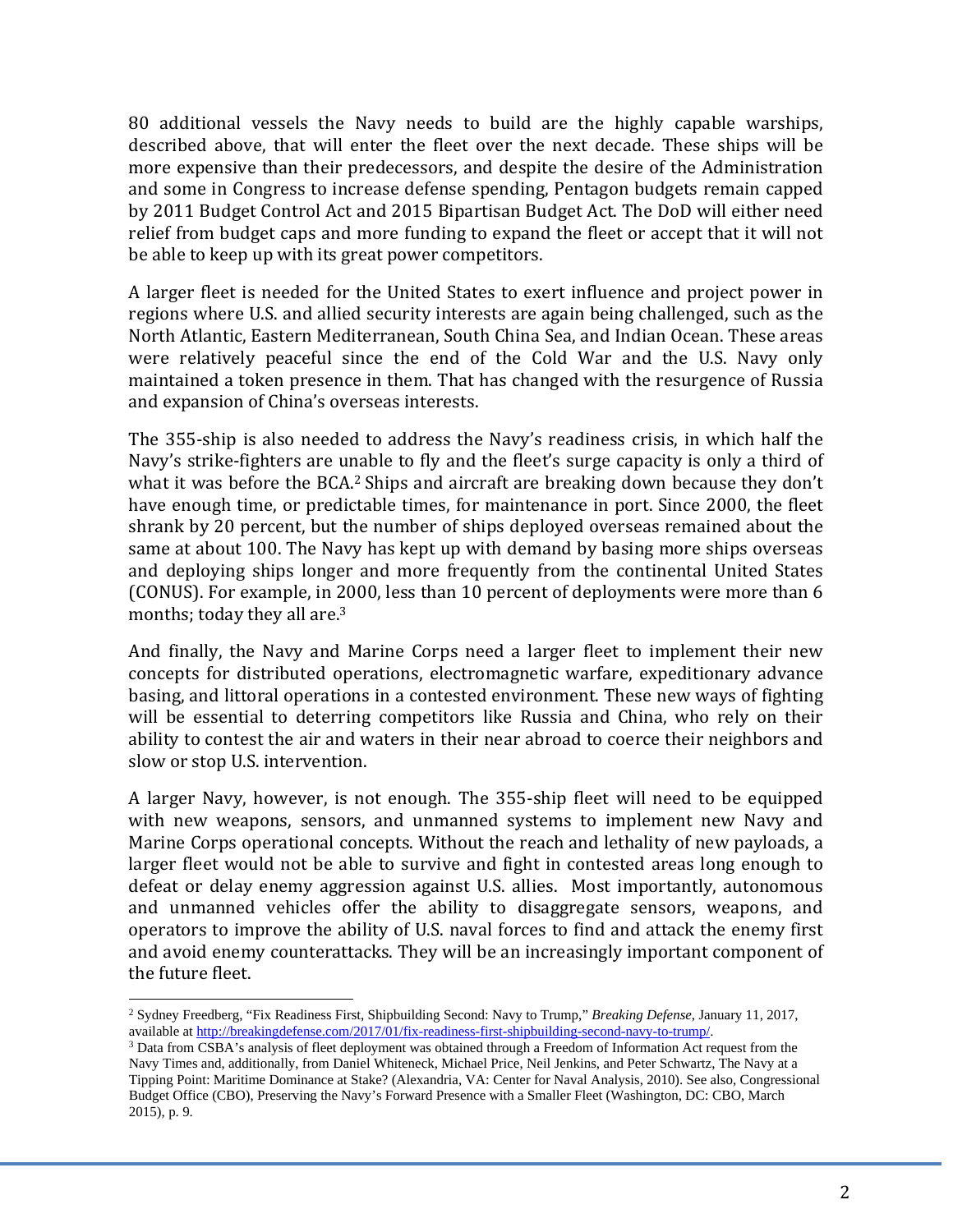### **Fleet architecture and the surface combatant mix**

To address the increasing demand for naval forces and intensifying competition with China and Russia, the Congress directed in the 2016 NDAA that the Navy conduct three studies to assess its required fleet architecture in the 2030 timeframe. CSBA conducted one of those studies, and determined that the Navy needed about 340 battle force ships to support U.S. security interests in the 2030s. We also assessed the Navy needed about 42 smaller patrol vessels that would not fall under current Navy ship counting rules.<sup>4</sup>

Although it was developed using a different approach than the Navy's force structure assessment (FSA), the CSBA fleet architecture, shown in Figure 1 below, is very close to the Navy's requirement.



Figure 1: The Navy's force structure requirement compared to the proposed CSBA fleet architecture 

The main difference between the two fleets is the rebalancing of surface combatants in the CSBA fleet toward a nearly equal mix of large surface combatants (guided missile cruisers  $(CG)$  and destroyers  $(DDG)$  and small surface combatants, (guided missile frigates  $(FFG)$ , LCS, Patrol Coastal  $(PC)$  ships, and mine countermeasure ships  $(MCM)$ . This difference results largely from the CSBA fleet's use of FFGs for some antisubmarine warfare (ASW), surface warfare (SUW), and air and missile defense (AMD) missions that the Navy assigns to large surface combatants.

4 Bryan Clark, Peter Haynes, Bryan McGrath, Craig Hooper, Jesse Sloman, and Tim Walton, *Restoring American Seapower: A New Fleet Architecture for the United States Navy,* (Washington, DC: Center for Strategic and Budgetary Assessments, 2017), p. 110; Secretary of the Navy, General Guidance for The Classification of Naval Vessels and Battle Force Ship Counting Procedures, SECNAVINST 5030.8C (Washington, DC: Department of the Navy, June 14, 2016), p. 2.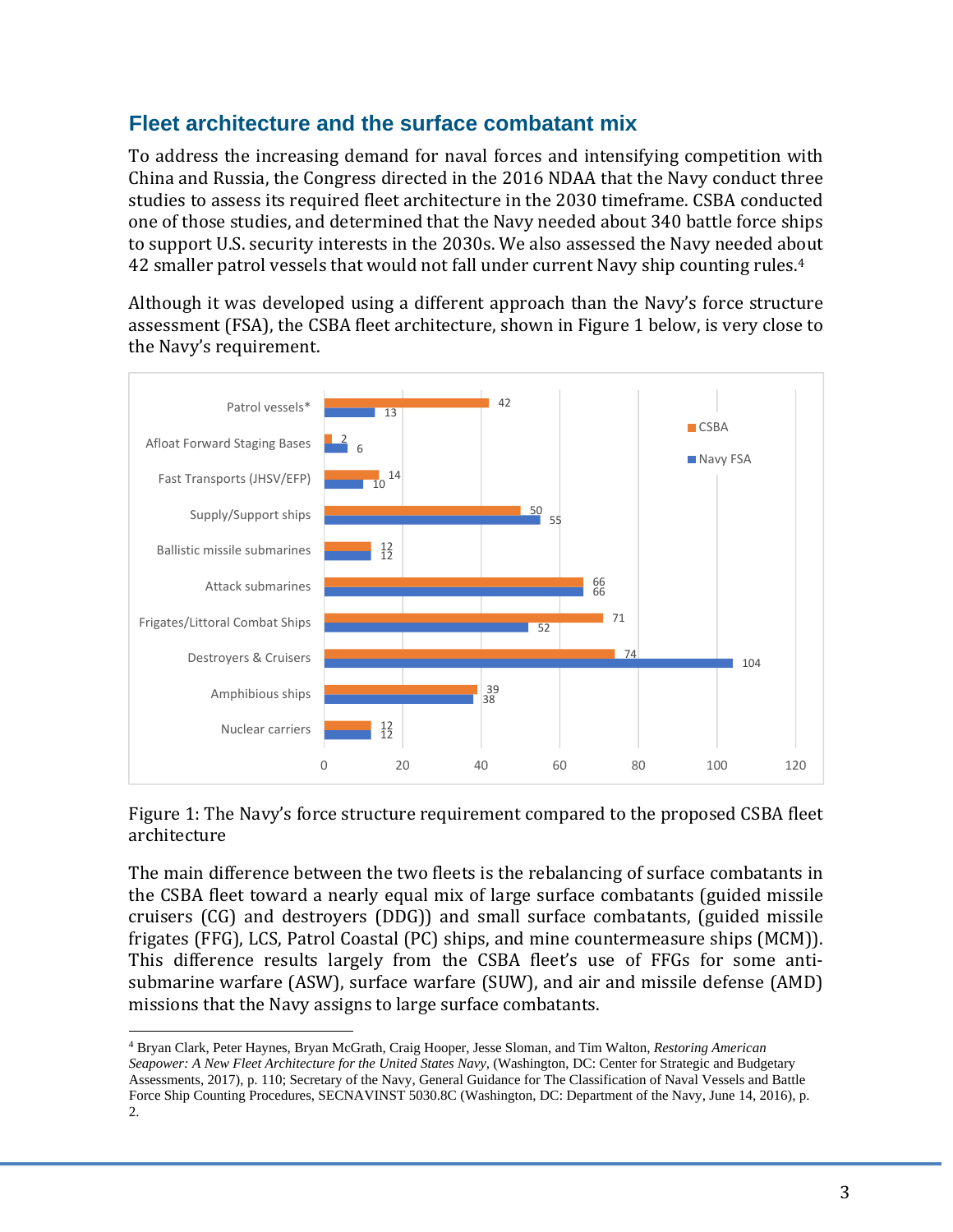The Navy is currently evaluating the requirements for a FFG that will succeed the LCS as its primary small surface combatant. The request for information (RFI) recently issued by the Navy for industry input sets a low bar for the minimum capabilities needed in the new ship.<sup>5</sup> Although the RFI allows for a wide range of possible FFG proposals, it establishes a capability hierarchy that could support development of a less expensive and less capable ship that does not meet the Navy's needs.

The FFG RFI designates capabilities for SUW and self-defense as the highest priority, and ASW systems as the second priority. Capabilities for AMD, such as a vertical launch system (VLS), are not a priority, but respondents are asked to address whether a VLS magazine could be included in the FFG, and of what size. This approach leaves open the question of whether the FFG will be able to host VLS-launched weapons, such as the SM-2 and SM-6 multi-mission interceptors, or Tomahawk land attack missile (TLAM).

The future FFG, however, will need capabilities to conduct ASW and AMD. The Navy's stated requirement of 104 large surface combatants is based on requirements for carrier strike group  $(CSG)$  protection and ballistic missile defense  $(BMD)$  stations.<sup>6</sup> This leaves no CGs or DDGs for other operations such as escorting logistics or noncombatants ships. Moreover, the Navy's shipbuilding plan, shown Figure 2 below, will fall short of the required number of large surface combatants.<sup>7</sup> Small combatants such as FFGs will need to support escort missions for logistics and noncombatant ship, or even of CSGs in some situations. To be effective escorts, they will need to protect against submarine, ship, and air attack.

The Navy's shortfall in small surface combatants is also concerning. As Figure 2 shows, the Navy only has about half the 52 small surface combatants it says are required. As a result, CGs and DDGs are often used for lower-end missions such as maritime security and training exercises. This will improve as more LCS enter the fleet, but they will not be able to conduct AMD to protect noncombatant ships.

 

 $\frac{6}{6}$  60 large surface combatants are needed to protect the Navy's required 12 CSGs based on 5 large surface combatants per CSG per U.S. Department of the Navy, "OPNAV Instruction 3501.316B: Policy For Baseline Composition and Basic Mission Capabilities of Major Afloat Navy and Naval Groups", October 21, 2010, available at https://doni.daps.dla.mil/Directives/03000%20Naval%20Operations%20and%20Readiness/03-

<sup>5</sup> Department of the Navy, "RFI: FFG(X) - US Navy Guided Missile Frigate Replacement Program," *FedBizOps*, July 10, 2017, available at<br>https://www.fbo.gov/index?s=opportunity&mode=form&id=cdf24447b8015337e910d330a87518c6&tab=core& cview=0.

<sup>500%20</sup>Training%20and%20Readiness%20Services/3501.316B.pdf. Assuming the Optimized Fleet Response Plan (OFRP) of one 7-month deployment per 36-month cycle, 5 large surface combatants are needed for each CG or DDG on a BMD station. The Navy maintains 10-15 BMD stations at any given time in the Mediterranean, Persian Gulf, and Western Pacific supported by a combination of forward-based and CONUS-based ships. With 2 forward-based ships or 5 CONUSbased ships needed to support each station, between 40 and 75 large surface combatants could be required for BMD operations.

<sup>7</sup> Chief of Naval Operations (CNO), Report to Congress on the Annual Long-Range Plan for Construction of Naval Vessels for Fiscal Year 2017 (Washington, DC: Department of the Navy, July 2016), p. 7.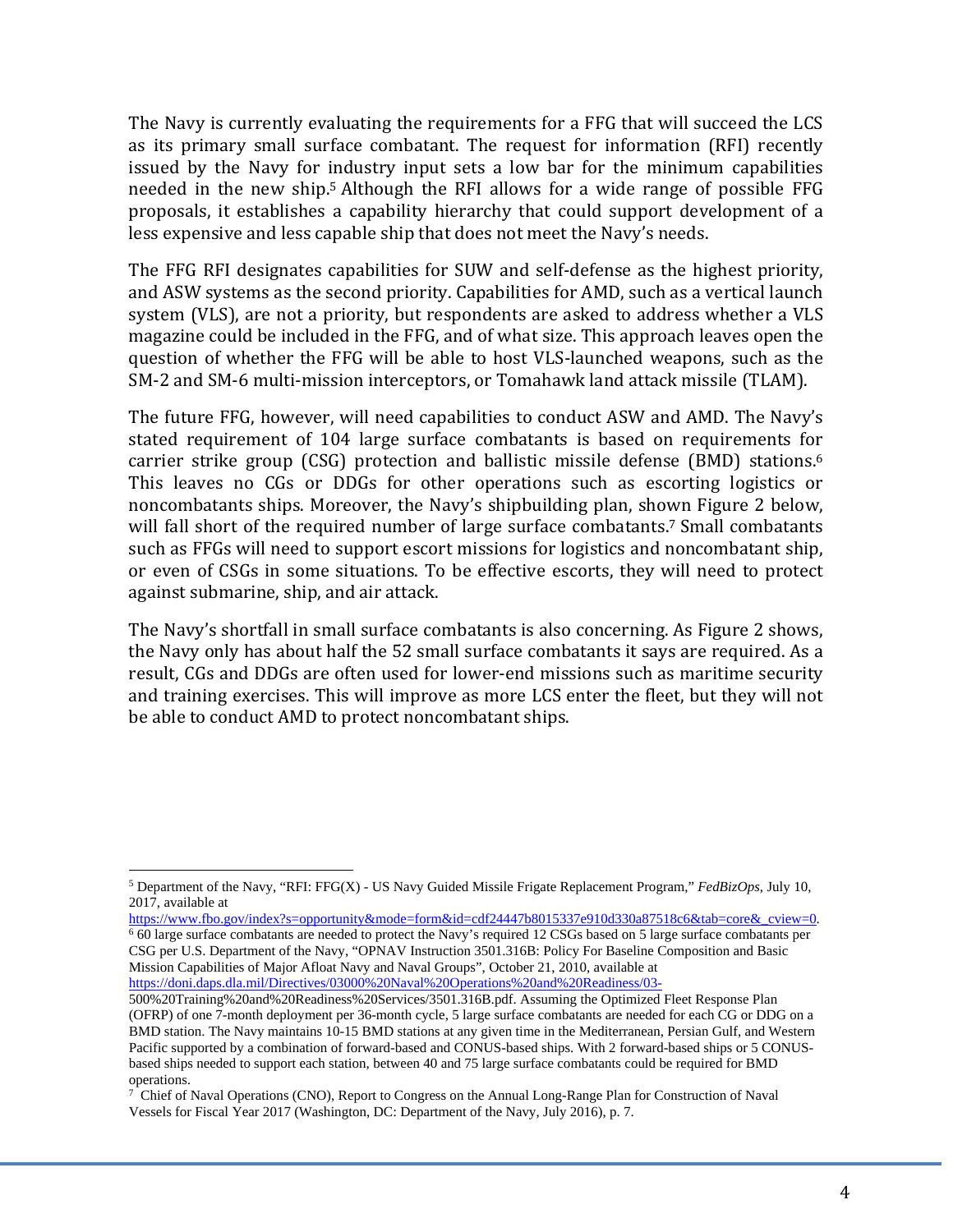

Figure 2: The Navy's planned inventory of surface combatants

### **Building the 355-ship fleet**

 

Achieving the larger, more capable fleet the Navy needs will cost more money. We estimate the CSBA fleet architecture of about  $340$  ships would cost about  $15-20$ percent more to build, operate, man, and sustain than the Navy's current plans, which are still based on the 308-ship requirement. The Congressional Budget Office (CBO) estimates the Navy's planned 355-ship fleet would cost about 25 percent more to build and 16 percent more to operate and support than its current  $308$ -ship plan.<sup>8</sup>

The CSBA fleet architecture and Navy force structure requirement grow today's 276– ship fleet by increasing the number of ships already under construction or planned to start in the next few years. The shipbuilding industrial base could reach the objective number for each ship type in the 355-ship fleet by the late 2030s, but additional investment will likely be needed in shipyards and their suppliers to support increased production. The Navy recently announced that, with appropriate funding, the shipbuilding industrial base could begin construction of up to 29 additional ships over the next seven years.<sup>9</sup>

The fleet's expansion will need to consist of highly-capable warships equipped with improving weapons, sensors, and unmanned systems. These ships, such as those in

<sup>8</sup> CBO estimates the 355-ship fleet would cost on average \$26.6 billion per year to build; see Eric Labs, "Costs of Building a 355-Ship Navy," (Washington, DC: Congressional Budget Office, April 2017), p. 2. CSBA estimated its 340-ship fleet would cost an average of \$23.3 billion per year to build.

<sup>9</sup> Sean Stackley, "U.S. Navy Accelerated Fleet Plan," (Washington, DC: U.S. Department of the Navy, February 9, 2017), available at https://www.blumenthal.senate.gov/imo/media/doc/U.S.%20Navy%20Accelerated%20Fleet%20Plan.pdf.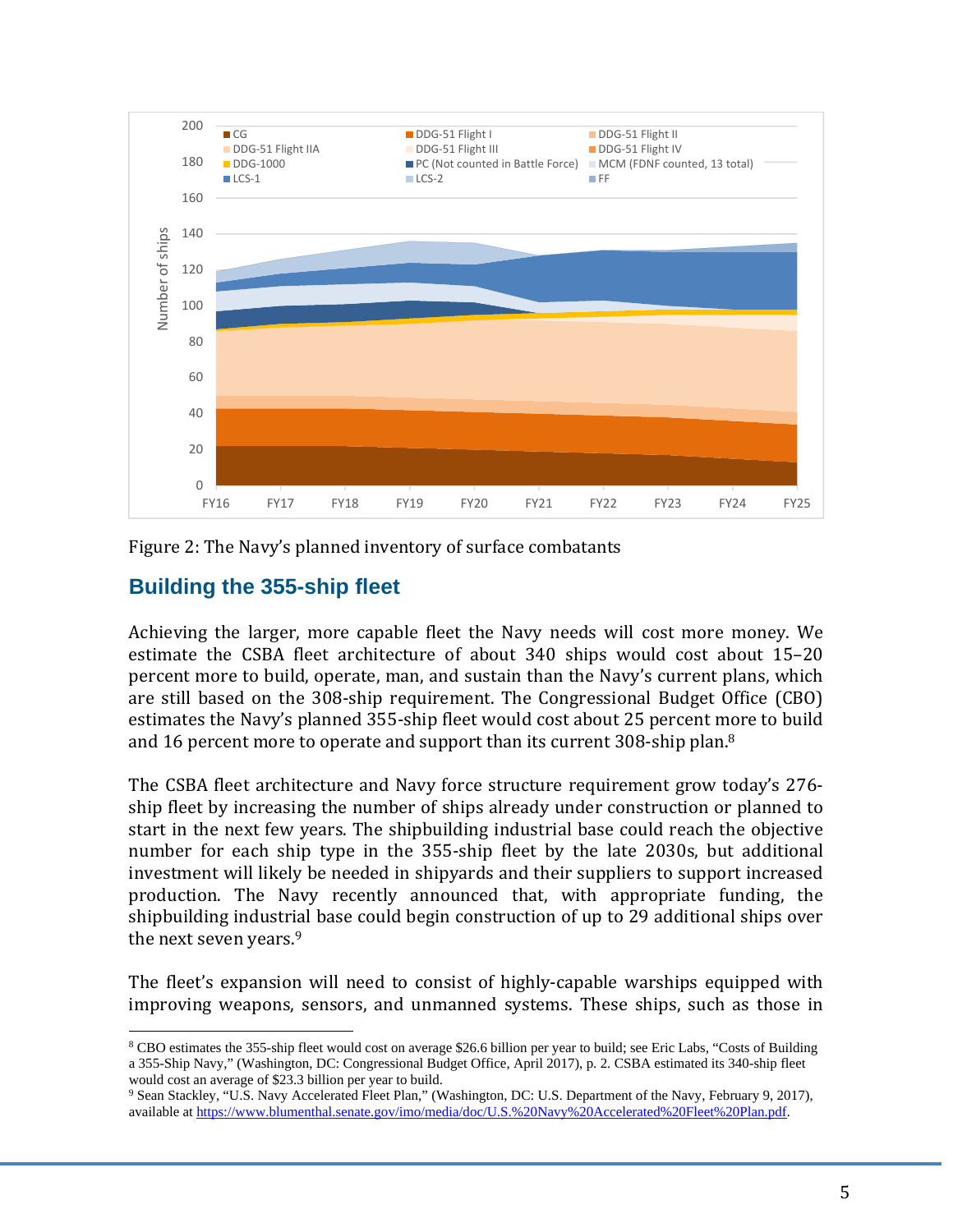production or starting during the next several years, are required for concepts that could allow naval forces to defend themselves and fight in highly contested environments like the East and South China Seas or Norwegian and Baltic Seas. Operating in these forward areas will be essential for naval forces to provide conventional deterrence and support military competition with other great powers.

Several analysts have proposed alternative approaches to increase the size of the fleet other than stepped-up production of current and planned ships. Although some elements of these proposals have merit, they result in a less-capable fleet that will not be effective in great power competitions.

#### **"Big‐Small" instead of "Hi‐Low"**

 

Some analysts have proposed the Navy pursue a "Hi-Low" mix to grow the fleet. In this approach, the Navy would build more ships with lower survivability, fewer missions, and less-capable sensors, combat systems, and electronic countermeasures. LCS was an example of this approach. These low-end ships would conduct less stressing missions such as training, maritime security, and humanitarian assistance, freeing up high-end nuclear aircraft carriers (CVN), amphibious ships, SSNs, and large surface combatants for deterrence missions.

The Hi-Low concept worked during and immediately following the Cold War, when only a few large national militaries fielded sophisticated anti-ship weapons. Today, insurgent and terrorist groups around the world are armed with anti-ship cruise missiles (ASCM) and air defenses, which they have used against U.S. and partner forces.<sup>10</sup> Low-end ships would be at risk from surprise attack wherever they go.

Moreover, the Navy needs every ship to be able to defend itself and support offensive operations in contested environments. After the Cold War, the potential for an eventual U.S. response was enough to dissuade regional powers like Russia, China, or Iran from aggression against U.S. allies. Each of those competitors now fields long-range sensor and weapon networks that can attack their neighbors hundreds of miles away and protect their ground forces mounting an incursion or invasion. The same long-range sensors and weapons can threaten U.S. forces attempting to intervene on behalf of an ally under attack.<sup>11</sup> To persist in these environments and deter aggression, the U.S. fleet needs to be able to defeat sophisticated anti-ship cruise and ballistic missiles or the sensors supporting them. Low-end ships could become liabilities in such a scenario,

<sup>&</sup>lt;sup>10</sup> Sam LaGrone, "CNO Richardson: USS Mason 'Appears to Have Come Under Attack'," *USNI News*, October 16, 2016, available at https://news.usni.org/2016/10/15/cno-richardson-uss-mason-attacked-cruise-missiles-off-yemen.

<sup>&</sup>lt;sup>11</sup> See Office of Naval Intelligence (ONI), The PLA Navy: New Capabilities and Missions for the 21st Century (Washington, DC: ONI, April 9, 2015), pp. 13–25, available at

http://www.oni.navy.mil/Portals/12/Intel%20agencies/China\_Media/2015\_PLA\_NAVY\_PUB\_Print.pdf?ver=2015-12-02- 081247-687; and Office of the Secretary of Defense (OSD), Military

and Security Developments Involving the People's Republic of China 2016, Annual Report to Congress (Washington, DC: DoD, 2016), pp. 22–29, available at http://www.defense.gov/Portals/1/Documents/pubs/2016%20China%20 Military%20Power%20Report.pdf; also see Office of Naval Intelligence, "Iran's Naval Forces," (Washington, DC: ONI, March 1, 2017).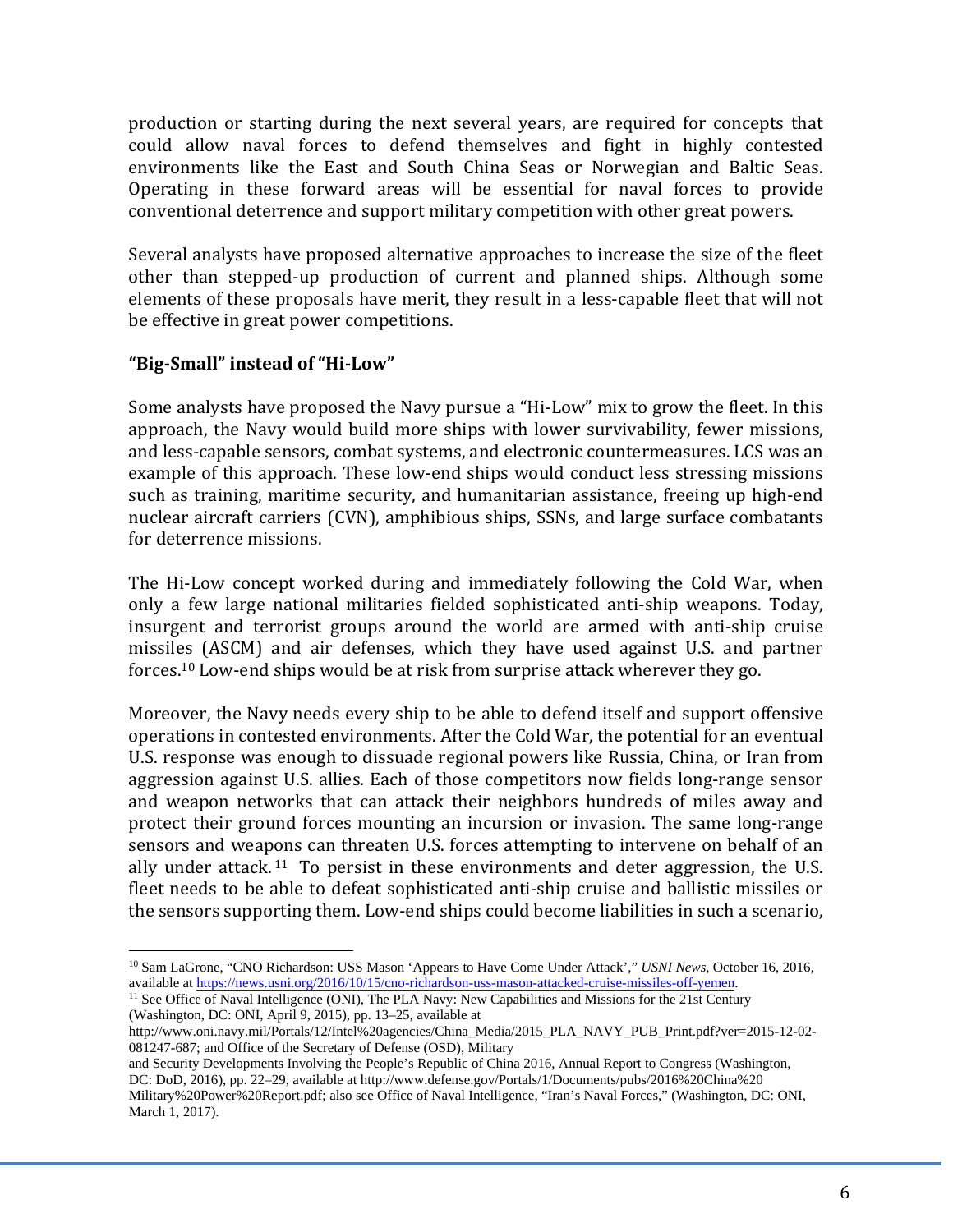#### rather than assets.

But every ship cannot be a dreadnought. To be affordable, the fleet will need to include some less-expensive ships The Navy also needs small surface combatants to enable proportional responses to low-intensity "gray-zone" aggression by Chinese civilian and paramilitary forces in places like the South China Sea. For example, deploying a CSG or amphibious ready group (ARG) to support Japanese or Philippine efforts to resist illegal fishing or island-building would far exceed what is needed and could cause a backlash among U.S. allies who perceive the move as too escalatory.

Instead of a Hi-Low mix in the future fleet, the Navy needs a Big-Small mix. Each ship needs to be able to defend itself long enough to expend its offensive weapons against the enemy. This requires AMD systems, strike and anti-ship weapons, and capable sensors. Small, less expensive ships such as FFGs or patrol vessels could be equipped with these capabilities, but would have less capacity than larger combatants like DDGs.

#### **Manned, not unmanned**

Another option to grow the fleet is to increase its number of unmanned vehicles and systems. In theory, unmanned systems could extend the reach and capacity of individual manned platforms, enabling a smaller number of manned ships to cover the same area as a larger fleet. For example, unmanned undersea vehicles (UUV) could conduct intelligence-gathering operations to reduce the demand on manned submarines; unmanned surface vehicles (USV) could provide additional magazine capacity to surface combatants to keep them on the battle line longer; and unmanned air vehicles like the MQ-4C *Triton* can conduct surveillance that today is done by manned P‐8 *Poseidon* aircraft. 

Unmanned systems should be part of the future Navy and an increasing portion of the fleet. The CSBA fleet architecture, for example, identified the need for 40 extra-large UUVs and USVs, hundreds of smaller unmanned vehicles, and thousands of unmanned acoustic or electronic sensors. These unmanned systems will be needed to enable new operational concepts to deter and defeat aggression. In concert with manned platforms, unmanned vehicles could provide additional sensor and weapons reach and capacity that enable U.S. forces to attack the enemy more effectively first and last longer in the fight. 

Except for surveillance and reconnaissance missions, however, unmanned vehicles are unlikely to completely replace manned platforms in naval operations during the near to mid-term. The importance of deterrence and crisis response as naval missions requires that naval forces be deployed forward in areas of potential confrontation and conflict where they can intervene against aggression. This will place them in proximity to potential adversary forces as well as civilian vessels conducting lawful activities like fishing, shipping or research. Although technically possible, in peacetime unmanned vehicles and systems would likely not be allowed to defend themselves from tampering or attack. Regardless of the sophistication in a vehicle's autonomy, its sensors will be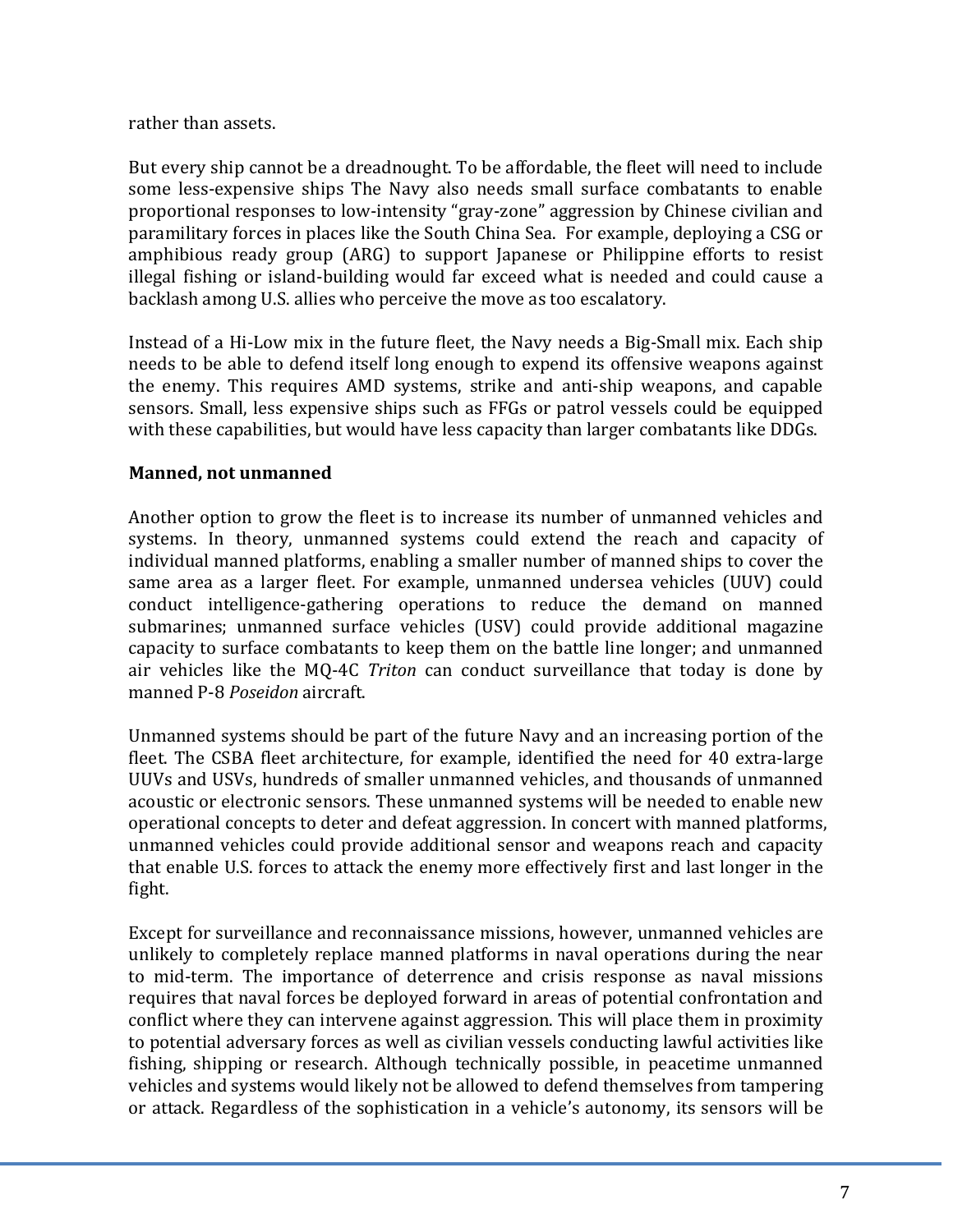constrained by cost or the space, weight, and power available. The vehicle could easily misinterpret curiosity or inadvertent contact as an attack and respond with force against unarmed civilians.

Another challenge involved in replacing combatant ships with armed unmanned vehicles is positive control over weapons. Long-range satellite communications are likely to be jammed or degraded during heightened tensions or conflict in contested areas where naval forces need to operate to deter or respond to aggression. This could restrict communication with unmanned vehicles to line-of-sight datalinks that are harder to detect and jam, but will limit how far from a manned platform an autonomous vehicle could conduct weapons operations. The future fleet is more likely to include manned-unmanned teams than unmanned autonomous formations.

#### **Life extension, not reactivation**

 

Bringing the "Ghost Fleet" out of retirement sounds like quick, cheap way to expand the fleet. In part, that is why it exists. In practice, however, reactivating retired warships will take time, money, and manpower from the current fleet without providing significant warfighting capability. This may be an appropriate approach during a wartime mobilization, but is not appropriate in peacetime.

Reactivated ships will require tens of millions of dollars in maintenance to be made operational and sea-worthy. They will also require millions of dollars' worth of combat system upgrades. As mentioned above, naval forces will need to survive and fight in highly contested environments to deter or respond to aggression by great powers Russia and China or regional powers like Iran. Without new capabilities, reactivated ships like the first five *Ticonderoga*-class CGs or *Perry*-class FFGs will not have the selfdefense capability to persist in areas like the South or East China Seas at acceptable risk during periods of heightened or conflict. And as demonstrated by ASCM attacks by Houthi rebels against the USS *Mason* and a United Arab Emirates High Speed Vessel, areas outside the most contested regions are not hazard-free.<sup>12</sup>

Even with more funding, reactivation will take years. Each ship would need to be inspected and work packages developed to bring them back to operating condition and upgrade them with appropriate defensive and offensive capabilities. The ships would then need to be worked into the schedules of civilian shipyards that maintain the rest of the surface fleet. To allow current operational plans to continue, reactivated ships will need to wait for gaps when shipyards are available.

And finally, newly-reactivated ships will need crews. Compared to the approximately 100 sailors that operate an LCS, a FFG or CG will require 150-200 sailors. The ex-USS *Kitty Hawk* aircraft carrier would require about 2,500 sailors. The Navy already has manpower shortfalls, particularly in the surface fleet. Adding new ships without more

<sup>12</sup> Tom Finn and Hadeel Al Sayegh, "UAE says Houthi attack on ship in shipping lane was 'act of terrorism'," *Reuters*, October 4, 2016, available at http://www.reuters.com/article/us-emirates-security-idUSKCN1242DB.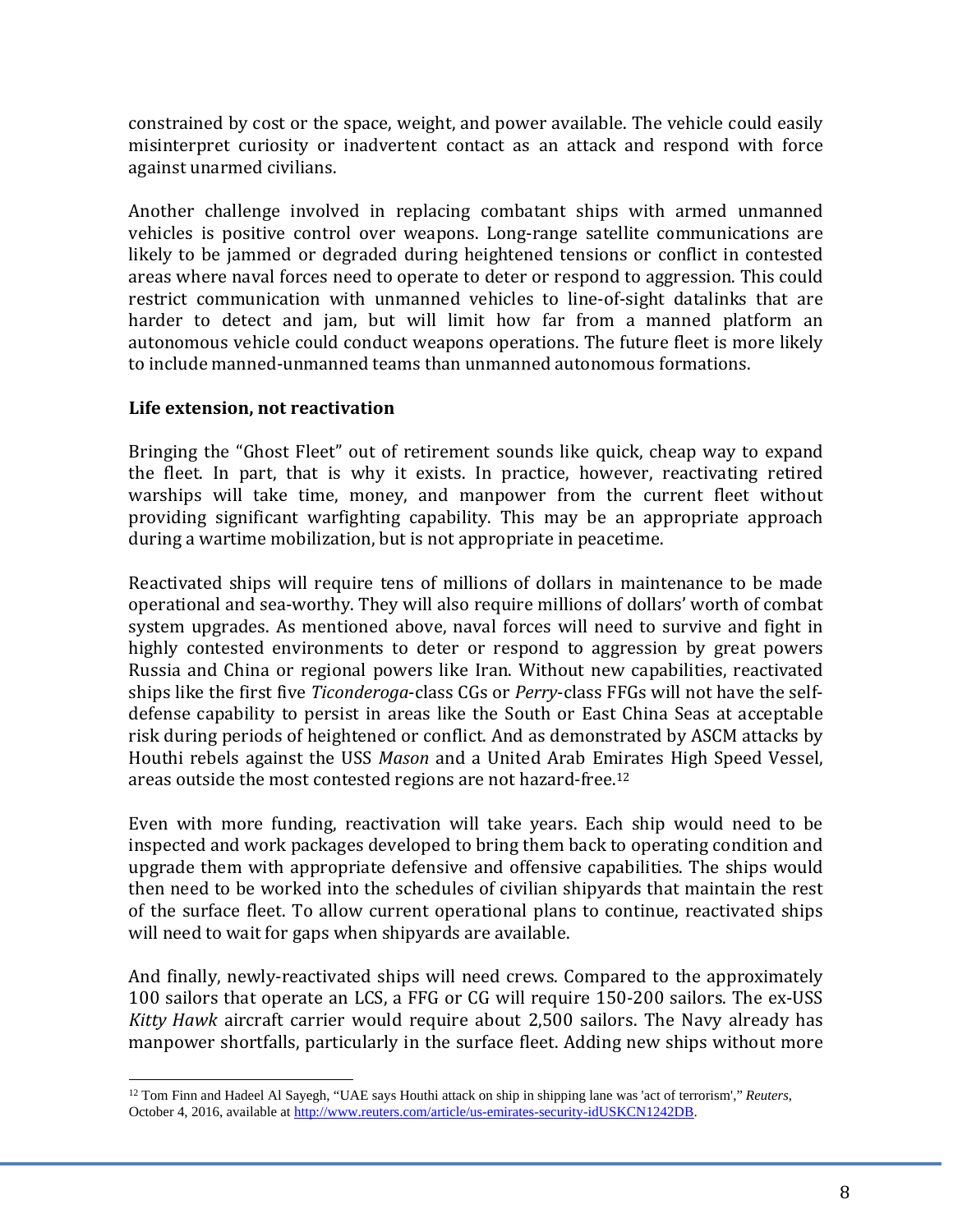sailors will further stress the already strained personnel system.<sup>13</sup> Moreover, some retired ships, such as *Kitty Hawk*, have obsolete conventional steam propulsion plants no longer used in the U.S. Navy. The Navy would need to reestablish specialists to operate and maintain these systems.

Instead of bringing old ships out of mothballs, the Navy should consider keeping some ships in operation beyond their planned retirement dates. These ships are in better, or at least better-known, condition than their retired counterparts and have received combat systems upgrades. They also have trained and experienced crews.

For example, the Navy is conducting a phased modernization of the oldest 11 CGs, which will keep them viable into the 2030s. These modernizations should focus on hull, mechanical, and electrical (HM&E) and equipping CGs with datalinks, passive sensors and electromagnetic warfare countermeasures, rather than upgrading their radars or giving them BMD capability. This will enable them to better defend themselves, reduce their risk of counterdetection, and employ their large VLS capacity to support attacks with other networked surface combatants.

The Navy could take a similar approach with some of its 11 amphibious landing docks (LSD), which will be replaced with the new  $L(X)R$  amphibious ship starting in the 2020s. The Navy could conduct a life-extending modernization period on some LSDs instead of retiring them so they could be used for lower-end training, maritime security, and humanitarian assistance missions. They could then help address the gap in small surface combatants shown in Figure 2.

Submarines are a key Navy shortfall. Today the fleet has about 52 SSNs, compared to a requirement of 66. The inventory will decrease over the next decade as *Los Angeles*class SSNs retire. In some years of the Reagan-era naval buildup, SSNs were built at rates of up to 4 per year, whereas now two new *Virginia*-class SSNs are built each year. The Navy is addressing the SSN shortfall in part by extending the lives of some SSNs with remaining nuclear fuel. These efforts should continue and expand as appropriate.14

### **Conclusion**

Today's Navy emphasizes efficiency over effectiveness. This was a rational reaction to the presumed end of great power competition with the fall of the Soviet Union. In the decades that followed, the U.S. Navy developed a process to affordably maintain a continuous presence of deployed forces that could not stop aggression by regional powers. They could, however, support an eventual response by follow-on forces as was

 13 Mark D. Faram, "Sea duty shortages: Why the Navy is offering rare extensions for thousands of first-term sailors," *Navy*  Times, February 5, 2017, available at https://www.navytimes.com/articles/sea-duty-extensions-for-first-time-sailors.<br><sup>14</sup> Megan Eckstein, "Navy Finds Urgency In Staving Off A Sub Shortfall Decades In The Making," USNI News

at https://news.usni.org/2016/03/08/navy-finds-urgency-in-staving-off-a-sub-shortfall-decades-in-the-making; The Navy also plans to build an additional SSN during some years of the coming decade, see Megan Eckstein, "Navy Adds Second Attack Sub to 2021 Plans; Considering 3 SSNs in Future Years," *USNI News*, May 24, 2017, available at https://news.usni.org/2017/05/24/navy-adds-second-attack-sub-to-2021-plans-considering-3-ssns-in-future-years.